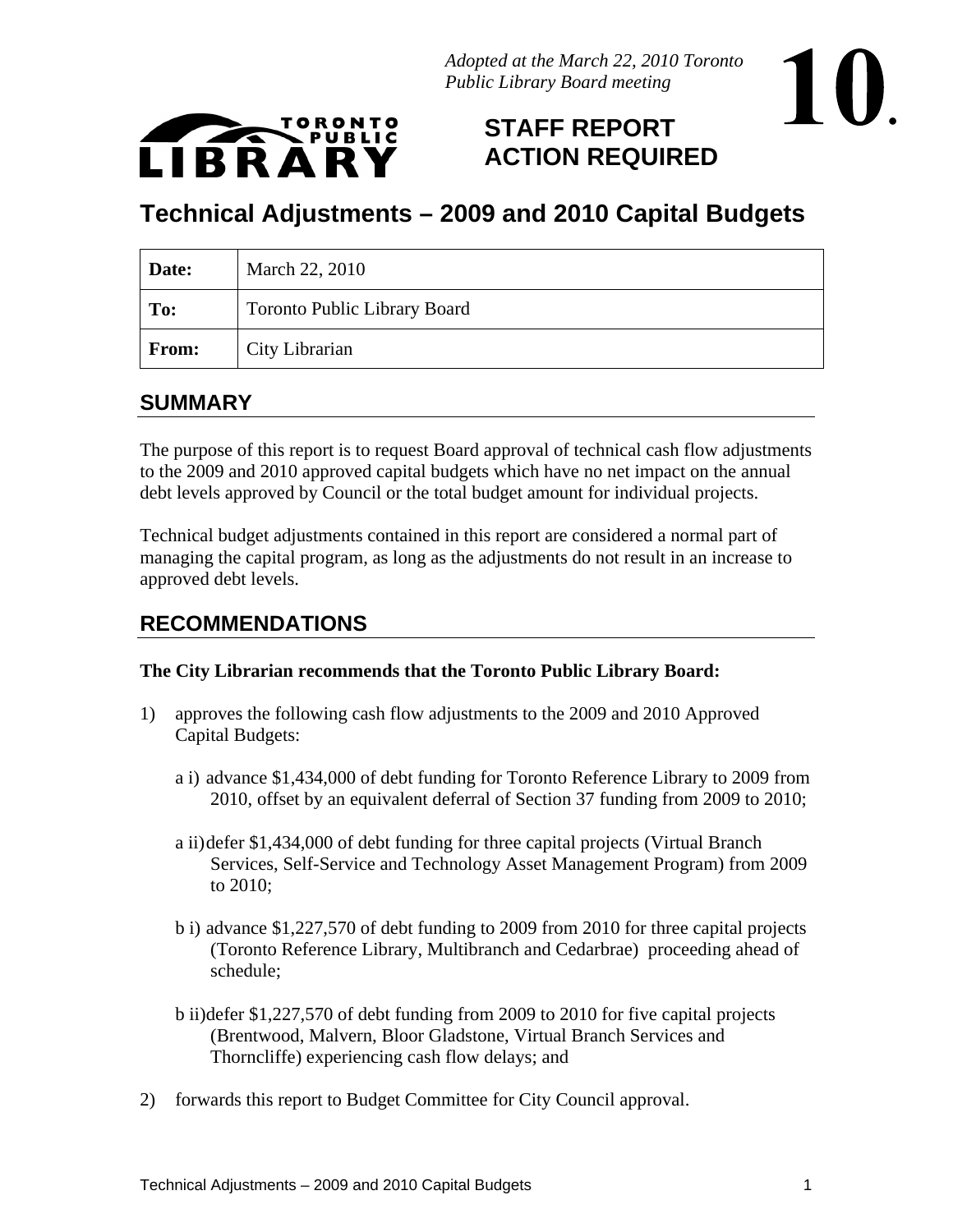### **FINANCIAL IMPACT**

|                                    |                             | 2009                   |                   |                                                       | 2010                   |                   |  |
|------------------------------------|-----------------------------|------------------------|-------------------|-------------------------------------------------------|------------------------|-------------------|--|
|                                    |                             | increase / (decrease)  |                   | increase / (decrease)                                 |                        |                   |  |
|                                    | Gross                       | <b>Funding Sources</b> |                   | Gross                                                 | <b>Funding Sources</b> |                   |  |
| <b>Description</b>                 |                             | <b>Debt</b>            | <b>Section 37</b> |                                                       | Debt                   | <b>Section 37</b> |  |
| Advance debt & defer S. 37 funding |                             | 1,434,000              | (1,434,000)       |                                                       | (1,434,000)            | 1,434,000         |  |
| Offset debt advance with deferrals | $(1,434,000)$ $(1,434,000)$ |                        |                   | 1,434,000                                             | 1,434,000              |                   |  |
| Cash flow accelerated              | 1,227,570                   | 1,227,570              |                   | $(1,227,570)$ (1,227,570)                             |                        |                   |  |
| Cash flow deferred                 | $(1,227,570)$ $(1,227,570)$ |                        |                   | 1,227,570                                             | 1,227,570              |                   |  |
| <b>Total Adjustment</b>            | (1,434,000)                 |                        |                   | $\begin{bmatrix} (1,434,000) \end{bmatrix}$ 1,434,000 |                        | 1,434,000         |  |

The 2009 approved gross capital budget is being reduced by \$1,434,000 from \$21,231,000 to \$19,797,000 and the 2010 approved gross capital budget is being increased by \$1,434,000, from \$28,352,000 to \$29,786,000. The debt funding of \$1,434,000 being advanced from 2010 will be offset with an equivalent deferral of debt funding from other projects. Additional debt funding of \$1,227,570 being advanced from 2010 to fund projects proceeding ahead of schedule will be offset with an equivalent deferral of debt funding from projects experiencing cash flow delays. There is no net impact on the Council approved annual debt levels or the total budget amount for individual projects.

The Director, Finance and Treasurer has reviewed this financial impact statement and is in agreement with it.

#### **ISSUE BACKGROUND**

Financial control policies for the City and the Library allow for cash flows to be advanced and spent on accelerated projects to offset cash flow deferrals resulting from projects which are experiencing delays, as long as the overall approved debt level is not exceeded in any year. Effectively, to overcome timing issues, debt room freed up from delayed projects is replaced by additional debt spending on other approved accelerated projects in a single year, resulting in a better match of needs and resources and an efficient capital program delivery.

Any transfer of budget between capital projects in an amount in excess of \$250,000 requires approval of the Board and Council. Over the past several years, the process to obtain Council approval for budget adjustments was to include them in the City's quarterly variance reports to Council; the Library's budget adjustments were also presented to the Board as part of the quarterly monitoring reports. Recently, the City has implemented a procedural change, requiring each Agency, Board and Commission to seek Council approval of budget changes independently from the City's quarterly variance reports. This report seeks Board and Council approval for technical budget adjustments.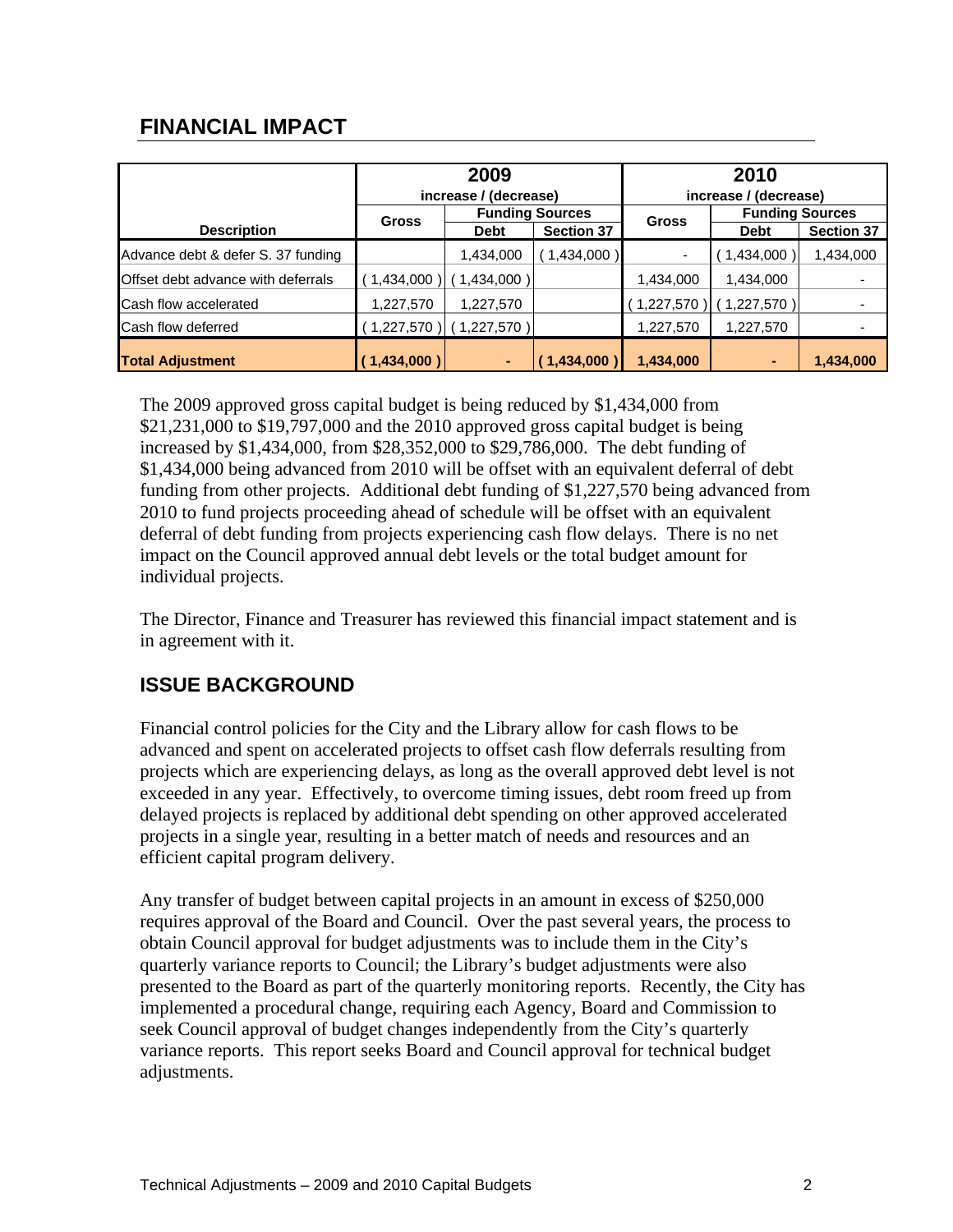### **COMMENTS**

#### Section 37 Funding Section 37 Funding

\$1,434,000 of Section 37 funding from a development which was budgeted to be received in 2009 for the Toronto Reference Library was not received until 2010. As a result, the following budget adjustments are being made:

| 2009                                       |                             |                           |                         | 2010                        |                        |                                                                        |
|--------------------------------------------|-----------------------------|---------------------------|-------------------------|-----------------------------|------------------------|------------------------------------------------------------------------|
|                                            |                             | increase / (decrease)     |                         | increase / (decrease)       |                        |                                                                        |
|                                            | Gross                       | <b>Funding Sources</b>    |                         | <b>Gross</b>                | <b>Funding Sources</b> |                                                                        |
| <b>Project Name</b>                        |                             | Debt                      | Section 37              |                             | Debt                   | Section 37                                                             |
| Toronto Reference Library (TRL)            | 1,434,000)                  |                           | (1,434,000)             | 1,434,000                   |                        | 1,434,000                                                              |
| Toronto Reference Library (TRL)            | 1,434,000                   | 1,434,000                 |                         | (1,434,000)                 | (1,434,000)            |                                                                        |
| 1 a i) Advance Debt and Defer Section 37   |                             |                           | $1,434,000$ (1,434,000) |                             |                        | $\left  \begin{array}{cc} (1,434,000) & 1,434,000 \end{array} \right $ |
| <b>Virtual Branch Services</b>             | (203,526)                   | (203,526)                 |                         | 203,526                     | 203,526                |                                                                        |
| Self Service Check out                     | (280,000)                   | (280,000)                 |                         | 280,000                     | 280,000                |                                                                        |
| Technology Asset Mgmt. Prog. (TAMP)        |                             | $(950, 474)$ $(950, 474)$ |                         | 950,474                     | 950,474                |                                                                        |
| 1 a ii) Offset Debt advance with deferrals | $(1,434,000)$ $(1,434,000)$ |                           |                         | $\vert$ 1,434,000 1,434,000 |                        |                                                                        |

- *Toronto Reference Library (TRL) Renovation*: Section 37 revenue expected in  $\bullet$ 2009 was not received until February 2010. Funding of \$1,434,000 from this source included in the 2009 TRL project will be replaced with an advance of 2010 debt funding, with a corresponding deferral of gross and debt funding from the projects listed below.
- *Virtual Branch Services:* Unspent debt funding of \$203,526 resulting from  $\bullet$ service delivery delays will be deferred to 2010 to offset TRL debt advance.
- *Self Service Check Out:* Unspent debt funding of \$280,000 due to equipment delivery delay will be deferred to 2010 to offset TRL debt advance.
- *Technology Asset Management Program:* Unspent debt funding of \$950,474 resulting from delays in the installation of Cogeco services in 2009 will be deferred to 2010 to help offset the TRL debt advance.

#### Offset Cash Flow Advance with Deferrals

Favourable conditions allowed construction to move ahead of schedule at the *Toronto Reference Library* (\$935,969), the *Cedarbrae Library* (\$39,211) and *Multibranch* projects (\$252,390), requiring an advance of cash flow from 2010 to 2009 offset by equivalent deferrals in other projects, as listed in the table below.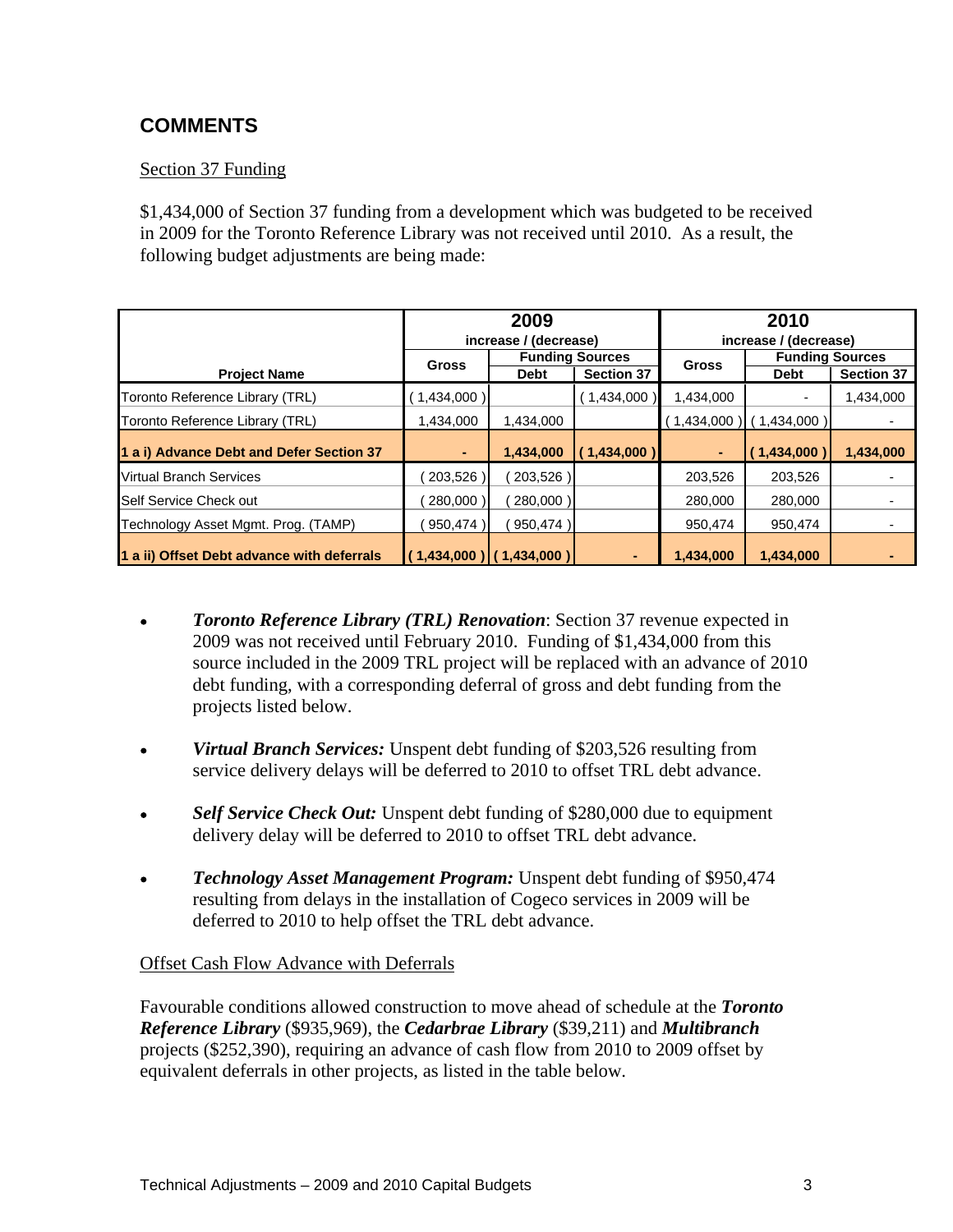|                                        | 2009<br>increase / (decrease) |             | 2010                                    |             |
|----------------------------------------|-------------------------------|-------------|-----------------------------------------|-------------|
|                                        |                               |             | increase / (decrease)                   |             |
| <b>Project Name</b>                    | Gross                         | <b>Debt</b> | Gross                                   | <b>Debt</b> |
| Toronto Reference Library              | 935,969                       | 935,969     | (935,969                                | (935,969)   |
| Multibranch                            | 252,390                       | 252,390     | (252, 390)                              | (252, 390)  |
| Cedarbrae Library                      | 39,211                        | 39,211      | (39, 211)                               | (39,211)    |
| 1 b i) Cash Flow Accelerated from 2010 | 1,227,570                     |             | $1,227,570$ (1,227,570) (1,227,570)     |             |
| <b>Brentwood Library</b>               | (6,874)                       | (6, 874)    | 6,874                                   | 6,874       |
| Malvern Library Youth Hub              | (198,324                      | (198,324    | 198,324                                 | 198,324     |
| <b>Bloor/Gladstone Library</b>         | (251, 380)                    | (251, 380)  | 251,380                                 | 251,380     |
| Virtual Branch Services                | (86, 196)                     | (86, 196)   | 86,196                                  | 86,196      |
| <b>Thorncliffe Library</b>             | (684,796)                     | (684,796)   | 684,796                                 | 684,796     |
| 1 b ii) Cash Flow Deferred to 2010     |                               |             | $(1,227,570)$ $(1,227,570)$ $1,227,570$ | 1,227,570   |

- *Brentwood Library:* The working drawings are complete, but the project was delayed due to an OMB appeal which has now been resolved. An unspent balance of \$6,874 will be deferred to 2010 to offset accelerated cash flow requirements in other branches.
- *Malvern Library Youth Hub:* Working drawings for this project are underway  $\bullet$ and Site Plan approval is in process. An unspent balance of \$198,324 will be deferred to 2010 to offset the cash flow advance required by other branches.
- *Bloor/Gladstone Library:* The branch reopened on July 2009 and deficiencies are  $\bullet$ being addressed. The unspent balance of \$251,380 will be deferred to 2010 to offset accelerated cash flow requirements in other branches.
- *Virtual Branch Services:* Service delivery delays resulted in a total unspent  $\bullet$ balance of \$289,722. As mentioned above, debt funding of \$203,526 will be deferred to offset the TRL funding shortfall and an additional \$86,196 unspent funding will be deferred to offset the cash flow advance required by other branches.
- **Thorncliffe Library:** Co-development with Parks, Forestry & Recreation and  $\bullet$ Children's Services is a few months behind schedule due to construction delays. The Library will reopen in April 2010, and the 2009 unspent balance of \$684,796 will be deferred to 2010 to offset the cash flow advance required by other branches.